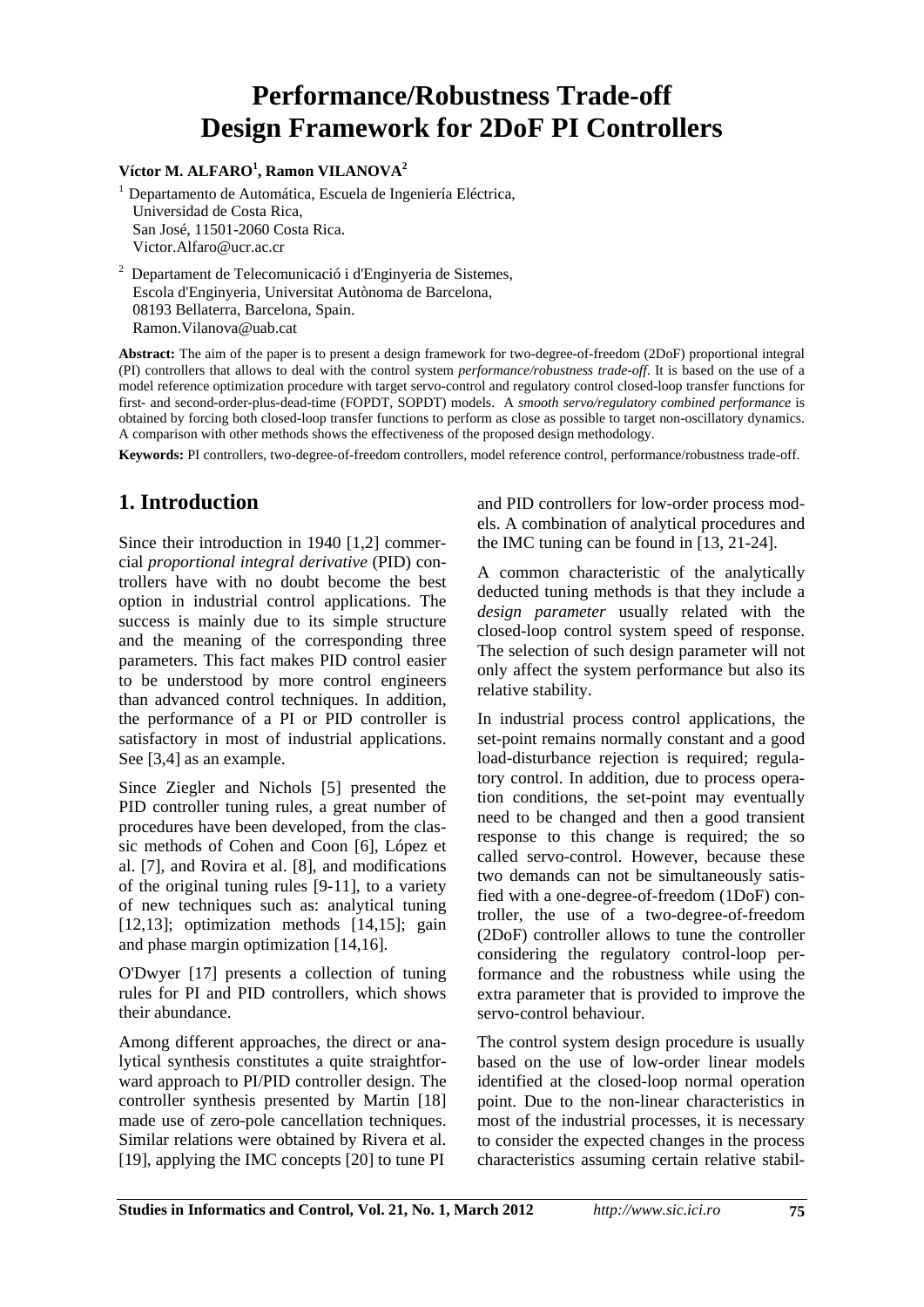ity margins, or robustness requirements for the control system. Therefore the design of the closed-loop control system with 2DoF PI controllers must take into account the trade-off between the system *performance* to loaddisturbance and set-point changes and the *robustness* to variation of the controlled process characteristics [25].

If only the system performance is taken into account, using an integrated error criterion (integrated absolute error (IAE), integrated timeweighted absolute error (ITAE), or integrated squared error (ISE)) or a time response characteristic (overshoot, rise time, or settling time), as in [26,27], the resulting closed-loop control system will probably have very low robustness. On the other hand, if the system is designed to have high robustness, as in [10], and if the performance of the resulting system is not evaluated, the designer would have no idea of the *cost* involved in operating such a highly robust system. In some previous studies [28,29], the performance and robustness of the system were taken into account for optimizing the IAE or ITAE performance, but only the usual minimum level of robustness could be guaranteed.

Without considering the exception of [13,21,22] the analytically deducted and the IMC-PID tuning rules normally do not take into account the performance/robustness trade-off or provide a recommendation for the design parameter selection.

An alternative way for designing 2DoF PI controllers is presented in this case. What is presented in this paper is a *design framework* that allows considering all the previously commented aspects at once. The design is build up on a constrained model matching model reference optimization that allows resolving the performance/robustness trade-off with the selection of an appropriate design parameter for first- and second-order-plus-dead-time controlled process models.

As additional contribution the approach also provides a framework where different tuning rules can be evaluated and compared. An original way of establishing such comparison is addressed.

This paper is organized in the following way: the transfer functions of the controlled process model, the controller, and the control system are presented in Section 2; the proposed optimization procedure is described in Section 3; the optimization procedure is summarized in Section 4 and a comparison with other tuning methods is shown in Section 5. The paper ends with some conclusions.

## **2. Problem Formulation**

Consider the closed-loop control system in Figure 1 where  $P(s)$  and  $C(s)$  are the controlled process model and the controller transfer functions respectively. In the system,  $r(s)$ is the set-point,  $u(s)$  is the controller output signal,  $d(s)$  is the load-disturbance and  $y(s)$ is the process controlled variable.



**Figure 1.** Closed-Loop Control System

The closed-loop control system output,  $y(s)$ , to a change in its inputs,  $r(s)$  and  $d(s)$ , is given by

$$
y(s) = M_{yr}(s)r(s) + M_{yd}(s)d(s)
$$
, (1)

where  $M_{yr}(s)$  is the *servo-control* closed-loop transfer function, and  $M_{\nu d}(s)$  is the *regulatory control* closed-loop transfer function.

The regulatory control main objective is the *load disturbance rejection*; this is, to return the controlled variable to its set-point if a disturbance enters to the control system. For the servo-control, it is intended to *follow a setpoint change*; this is, to bring the controlled variable to its new set-point. These two different responses will depend on the closed-loop transfer functions in (1) and may not be independently selected if a 1DoF controller is used but may be selected with a constrained independence if a 2DoF controller is used.

The development of the proposed design approach for 2DoF PI controllers will take into account the closed-loop control system performance stating target responses for both the set-point and the load-disturbances step changes and measuring the control system performance with the integrated absolute error and the control effort total variation, and its robustness with maximum sensitivity.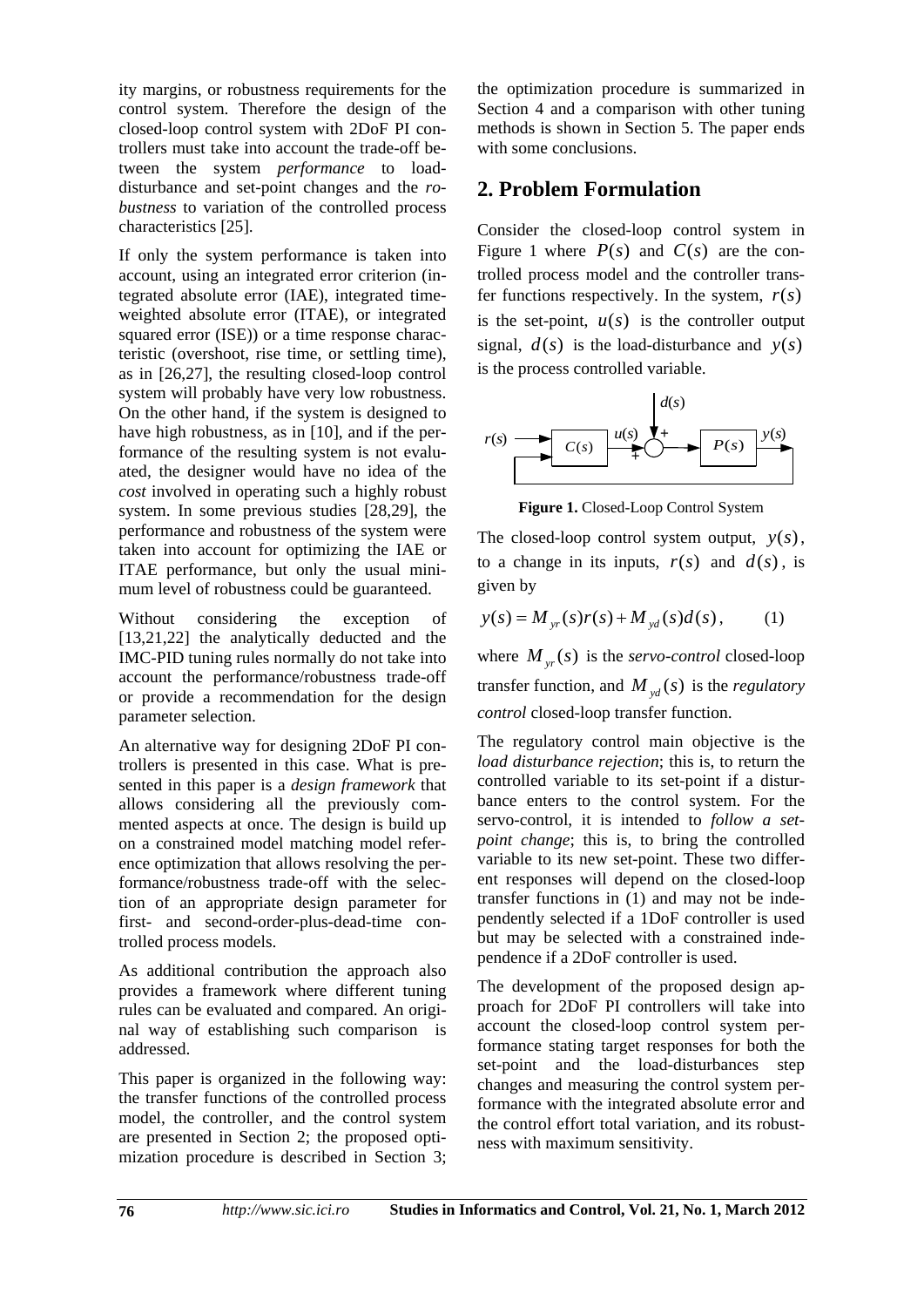#### **2.1 2DoF proportional integral controller**

The process will be controlled with a twodegree-of-freedom proportional integral  $(PI_2)$ controller [30] whose output is

$$
u(s) = K_p \left\{ \beta r(s) - y(s) + \frac{1}{T_i s} \left[ r(s) - y(s) \right] \right\} (2)
$$

where  $K_p$  is the controller *proportional gain*,  $T_i$  *integral time constant* and  $\beta$  the *set-point proportional weight*. The controller block diagram is shown in Figure 2.



**Figure 2.** Two-Degree-of-Freedom PI Controller

Controller output (2) will be rewritten for the analysis (not for the implementation) as

$$
u(s) = C_r(s)r(s) - C_y(s)y(s),
$$
 (3)

where

$$
C_r(s) = K_p \left( \beta + \frac{1}{T_i s} \right),\tag{4}
$$

is the  $PI_2$  controller part applied to the setpoint *r*, the *set-point controller* transfer function, and

$$
C_{y}(s) = K_{p} \left( 1 + \frac{1}{T_{i}s} \right), \tag{5}
$$

is the  $PI_2$  controller part applied to the feedback signal *y*, the *feedback controller* transfer function.

The servo-control and the regulatory control closed-loop transfer functions in (1) are now

$$
M_{yr}(s) = \frac{C_r(s)P(s)}{1 + C_y(s)P(s)},
$$
\n(6)

and

$$
M_{yd}(s) = \frac{P(s)}{1 + C_{y}(s)P(s)},
$$
\n(7)

which are related by

$$
M_{yr}(s) = C_r(s) M_{yd}(s).
$$
 (8)

#### **2.2 Over damped controlled process models**

The over damped controlled processes will be represented by a linear model given by the transfer function

$$
P(s) = \frac{Ke^{-Ls}}{(Ts+1)(aTs+1)}, \quad \tau_o = \frac{L}{T},
$$
 (9)

where  $K$  is the model gain,  $T$  its main time constant, *a* the ratio of its two time constants  $(0 \le a \le 1)$ , *L* the dead-time, and  $\tau_{\rho}$  the model *normalized dead-time*  $(0.1 \leq \tau_{o} \leq 2.0)$ .

Model transfer function (9) allows to represent first-order-plus-dead-time (FOPDT) processes  $(a = 0)$ , over damped second-order-plus-deadtime (SOPDT) processes  $(0 < a < 1)$ , and dual-pole-plus-dead-time (DPPDT) processes  $(a=1)$ .

The parameters of the controlled process model (9),  $\theta = \{K, T, a, L, \tau_{\rho}\}\)$ , may be identified from the process reaction curve [29].

#### **2.3 Closed-loop target transfer functions**

For the development of the proposed design method, it is important to have the lowest possible number of design parameters. The control system response target to a load-disturbance step change will have only one design parameter  $T_c$  (the closed-loop time constant). It is selected as non-oscillatory; for a smooth response; and with no steady-state error, by the following target transfer function

$$
M_{yd}^{t}(s) = \frac{K_{o}se^{-Ls}}{(T_{c}s + 1)^{2}(aT_{c}s + 1)},
$$
\n(10)

where  $K<sub>o</sub>$  and  $T<sub>c</sub>$  are the regulatory control closed-loop transfer function static gain and time-constant respectively. In a PI regulatory control system the closed-loop transfer function gain  $K_a$  in (10) is given by  $K_a = T_i/K_p$ , then

$$
M_{yd}^{t}(s) = \frac{(T_i/K_p)se^{-Ls}}{(T_c s + 1)^2 (aT_c s + 1)}.
$$
 (11)

Using (11) and (4) in (6) the servo-control closed-loop transfer function results in: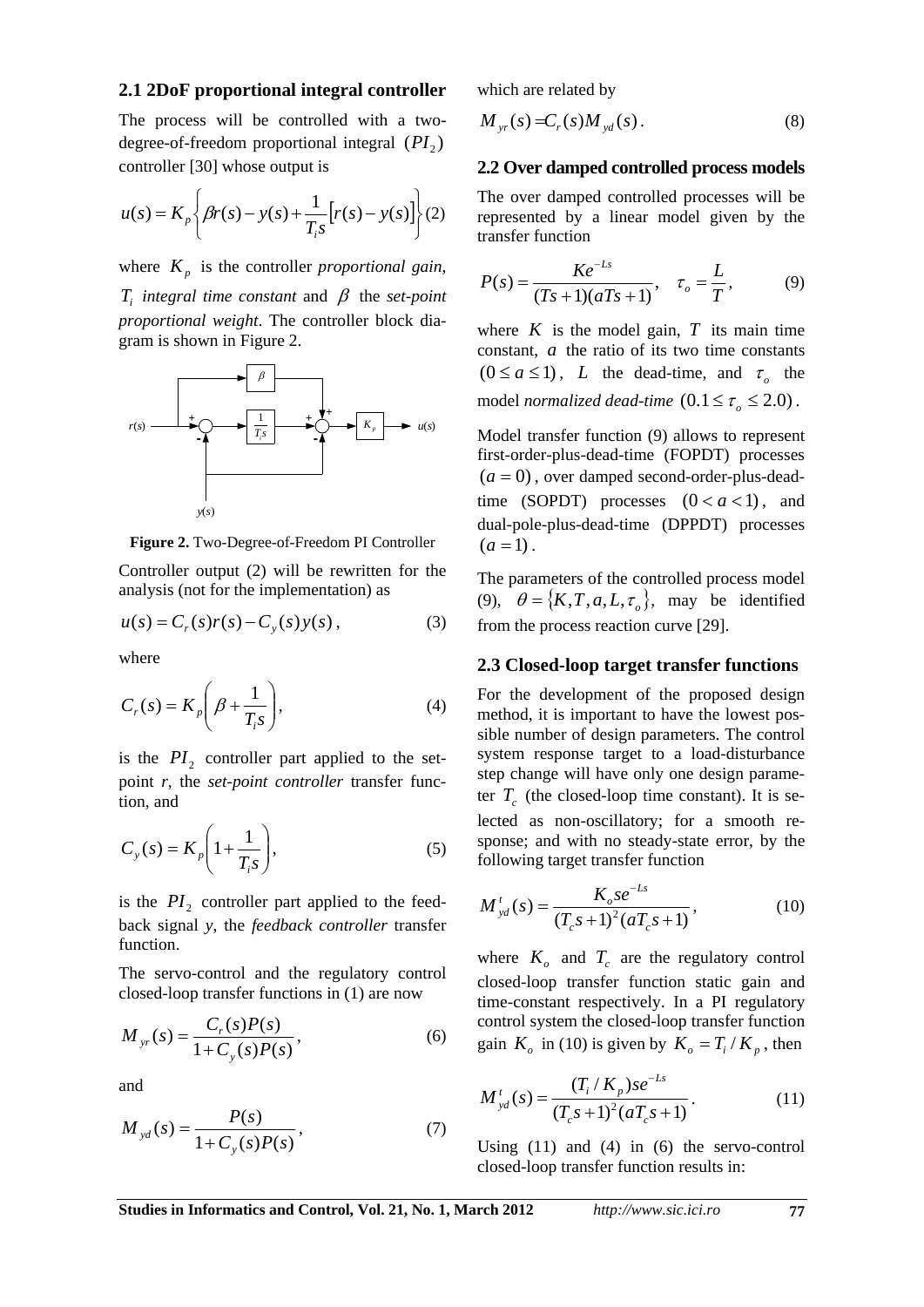$$
M_{yr}(s) = \frac{(\beta T_i s + 1)e^{-Ls}}{(T_c s + 1)^2 (aT_c s + 1)}.
$$
 (12)

Then, to have a response to a set-point step change without oscillation and no overshoot, and with no steady-state error, the servo-control closed-loop target transfer function is selected as

$$
M_{yr}^{t}(s) = \frac{e^{-Ls}}{(T_c s + 1)(aT_c s + 1)}.
$$
\n(13)

If  $T_c$  is expressed as a function of the controlled process model (9) main time constant  $(T_c = \tau_c T)$ , then  $\tau_c = T_c/T$  may be used as the dimensionless design parameter. The closed-loop performance specification will require only one parameter,  $\tau_c$ , that the ratio of the closed-loop system response speed to the controlled process speed.

Using (13) and (11) in (1) the global target control system output  $y^{t}(s)$  is computed as

$$
y'(s) = \frac{e^{-Ls}}{(\tau_c Ts + 1)(a \tau_c Ts + 1)} r(s)
$$
  
+ 
$$
\frac{(T_i/K_p)se^{-Ls}}{(\tau_c Ts + 1)^2(a \tau_c Ts + 1)} d(s)
$$
 (14)

In the particular case of the FOPDT models  $(a = 0)$  the control system target output is then

$$
y'(s) = \frac{e^{-Ls}}{\tau_c Ts + 1} r(s) + \frac{(T_i/K_p)se^{-Ls}}{(\tau_c Ts + 1)^2} d(s) (15)
$$

### **3. Controller Design**

Usually, the design of 2DoF PI controllers is made in two stages [10,29,32-34]. First, the parameters  $(K_n, T_i)$  of the feedback controller (5) required to obtain the desired regulatory control performance and/or a closed-loop control system with a specific robustness level are determined for a set of parameters of the controlled process model  $\theta$ <sub>*p*</sub>. After that and on a second step, the set-point controller (4) free parameter  $(\beta)$  is used to improve the servocontrol performance.

Then a different approach is followed. The complete set of  $PI_2$  controller parameters  $\theta_c = \{K_p, T_i, \beta\}$  will be obtained when considering, the regulatory control and the servocontrol performance at once, to obtain a controller with a target *servo/regulatory combined performance* that will also produce a closedloop control system with a specific *robustness* level.

The closed-loop control system target response (14) can be rewritten in the time domain as

$$
y^{t}(t) = y_{r}^{t}(t) + y_{d}^{t}(t),
$$
\n(16)

where  $y_r^t$  is the servo-control target step response and  $y_d^t$  the regulatory control target step response.

#### **3.1 Regulatory control cost functional**

For the regulatory control response the cost functional is defined as

$$
J_d = \int_0^\infty \left[ y_d^t(t) - y_d(t) \right]^2 dt , \qquad (17)
$$

where  $y_d^t(t)$  is the step response of the regulatory control target closed-loop transfer function (11) and  $y_d(t)$  the corresponding one of the regulatory control system (7) with the controlled process (9) and the controller (5).

#### **3.2 Servo-control cost functional**

In a similar way the servo-control cost functional is defined as

$$
J_r \equiv \int_0^\infty \left[ y_r^t(t) - y_r(t) \right]^2 dt \,, \tag{18}
$$

where  $y_r^t(t)$  is the step response of the servocontrol target closed-loop transfer function (13) and  $y_r(t)$  the corresponding one of the servocontrol system (6) with the controlled process (9) and the controller (4).

#### **3.3 Controller optimization**

For the 2DoF PI controller design an overall cost functional given by

$$
J_T = J_r + J_d, \qquad (19)
$$

is optimized to obtain the controller optimum parameters  $\theta_c^o = \left\{K_p^o, T_i^o, \beta^o\right\}$ *o*  $\theta_c^o = \left\{ K_p^o, T_i^o, \beta^o \right\}$  such as

$$
J_T^o \equiv J_T(\theta_c^o) = \min_{\theta_c} J_T. \tag{20}
$$

Note that  $\theta_c^o = \theta_c(\theta_p, \tau_c)$ .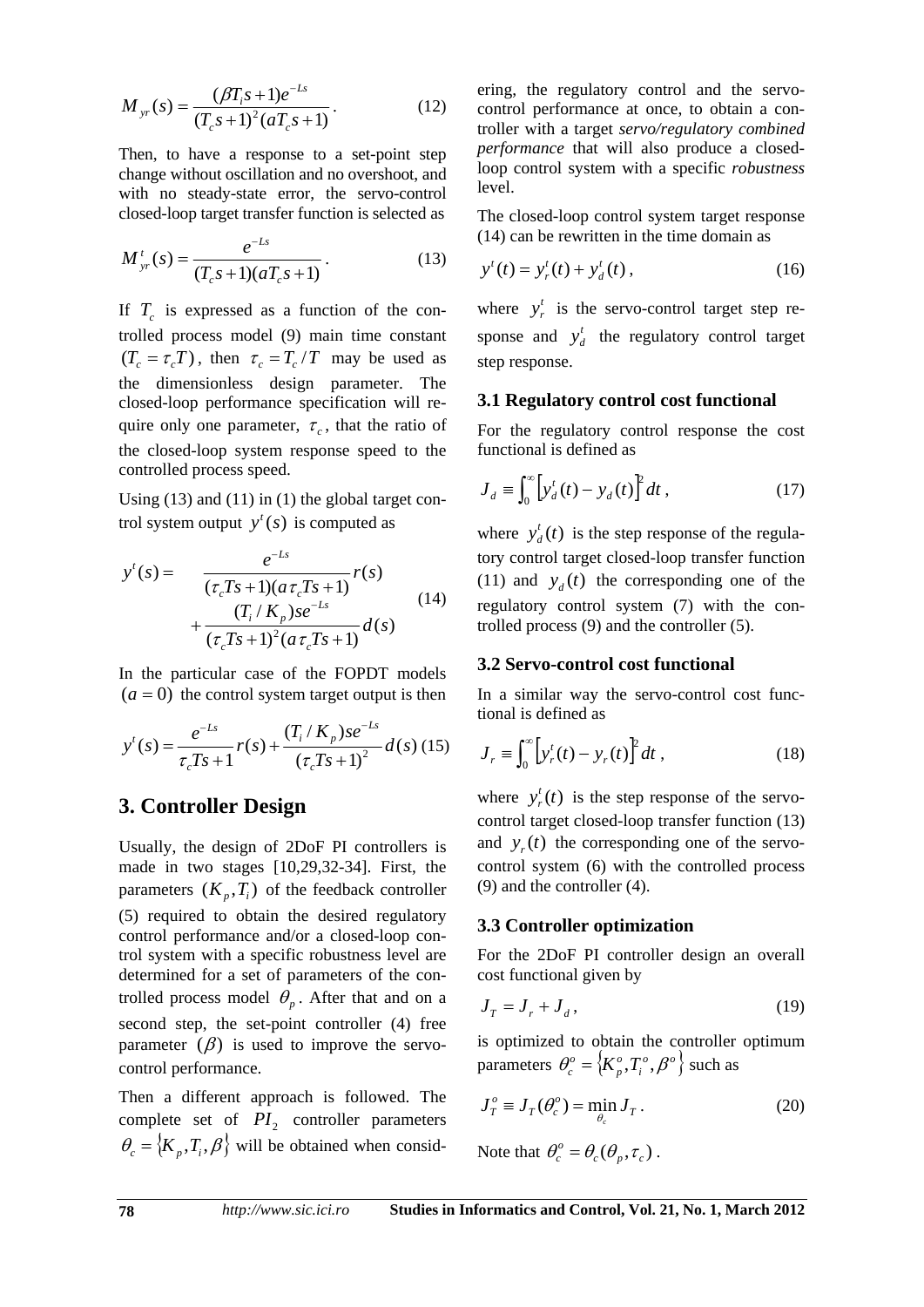#### **3.4 Performance and robustness evaluation**

To allow the designer to select the appropriate design parameter  $\tau_c$  both the control system performance and robustness must be evaluated.

#### **Performance**

The control system output performance will be evaluated using the integrated-absolute-error cost functional given by

$$
J_e \equiv \int_0^\infty \left| e(t) \right| dt = \int_0^\infty \left| r(t) - y(t) \right| dt \,. \tag{21}
$$

This cost functional will be evaluated by regulatory  $(J_{ad})$  and servo-control  $(J_{ac})$  operation.

On the other hand the *control effort total variation* will be evaluated by

$$
TV_{u} \equiv \sum_{k=1}^{\infty} |u_{k+1} - u_{k}|,
$$
 (22)

that also will be evaluated by load-disturbances  $(TV_{ud})$  and set-point  $(TV_{ur})$  changes.

#### **Robustness**

The closed-loop control system robustness will be computed using the maximum sensitivity  $M<sub>S</sub>$ , defined as

$$
M_{S} = \max_{\omega} |S(j\omega)| = \max_{\omega} \left| \frac{1}{1 + C_{y}(j\omega)P(j\omega)} \right| (23)
$$

#### **3.5 Robust tuning of 2DoF PI controllers**

Consider as a controlled process the four-order model proposed as benchmark in [35] and given by the transfer function

$$
P(s) = \frac{1}{\prod_{i=0}^{3} (\alpha^{i} s + 1)}, \quad \alpha = 0.5.
$$
 (24)

Using the three-point identification procedure *123c* [21] FOPDT and SOPDT models were obtained whose parameters are listed in Table 1.

**Table 1.** Controlled Process Models

|       | а                        |       |       |
|-------|--------------------------|-------|-------|
| 1.247 | $\overline{\phantom{a}}$ | 0.691 | 0.554 |
| 0.876 | 0.821                    | 0.277 | 0.316 |

For the SOPDT model and following the proposed design procedure the parameters obtained for robust tuned 2DoF PI controllers are listed in Table 2.

**Table 2.** 2DoF PI Parameters

| $\tau_{c}$ |       | T,    | β     | $M_{\rm c}$ |
|------------|-------|-------|-------|-------------|
| 0.7        | 1.709 | 1.449 | 0.519 | 2.03        |
| 0.9        | 1.183 | 1.487 | 0.601 | 1.626       |
| 1.1        | 0.805 | 1.405 | 0.735 | 1.412       |

Table 2. shows the existing performance/robustness trade-off. To increase the control system robustness  $M<sub>S</sub>$ , its performance (speed) needs to be reduced, increasing  $\tau_c$ .

#### **4. 2DoF PI Controller Tuning**

From the sections above the whole design procedure can be summarized as follows:

- 1. Obtain the model (9) from the controlled process reaction-curve or critical information.
- 2. Select a *design parameter*  $\tau_c$ .
- 3. Optimize the cost functional  $J<sub>T</sub>$  (19) to obtain the controller parameters  $\theta = \{K_{n}, T_{i}, \beta\}.$
- 4. Evaluate the control system output performances,  $J_{er}$  and  $J_{ed}$  (21).
- 5. Evaluate the control effort total variations,  $TV_{ur}$  and  $TV_{ud}$  (22).
- 6. Evaluate the control system robustness, *M<sub>s</sub>* (23).
- 7. Analyze the performance, control effort and robustness indicators and select a new design parameter ( $\tau_c$  in step 2.) if required.

## **5. Comparison with other Tuning Methods**

For comparison purposes the following PI tuning methods that include a design parameter to deal with the performance/robustness trade-off were selected: the IMC based IMC-PID in [36] and the *Simple Control* (SIMC) [11] for 1DoF PI/PID controllers, and the *Analytical Robust Tuning*  $(ART<sub>2</sub>)$  [21,22] for 2DoF PI/PID controllers.

The same four-order controlled process (24) and models listed in Table 1, will bee used for the comparison.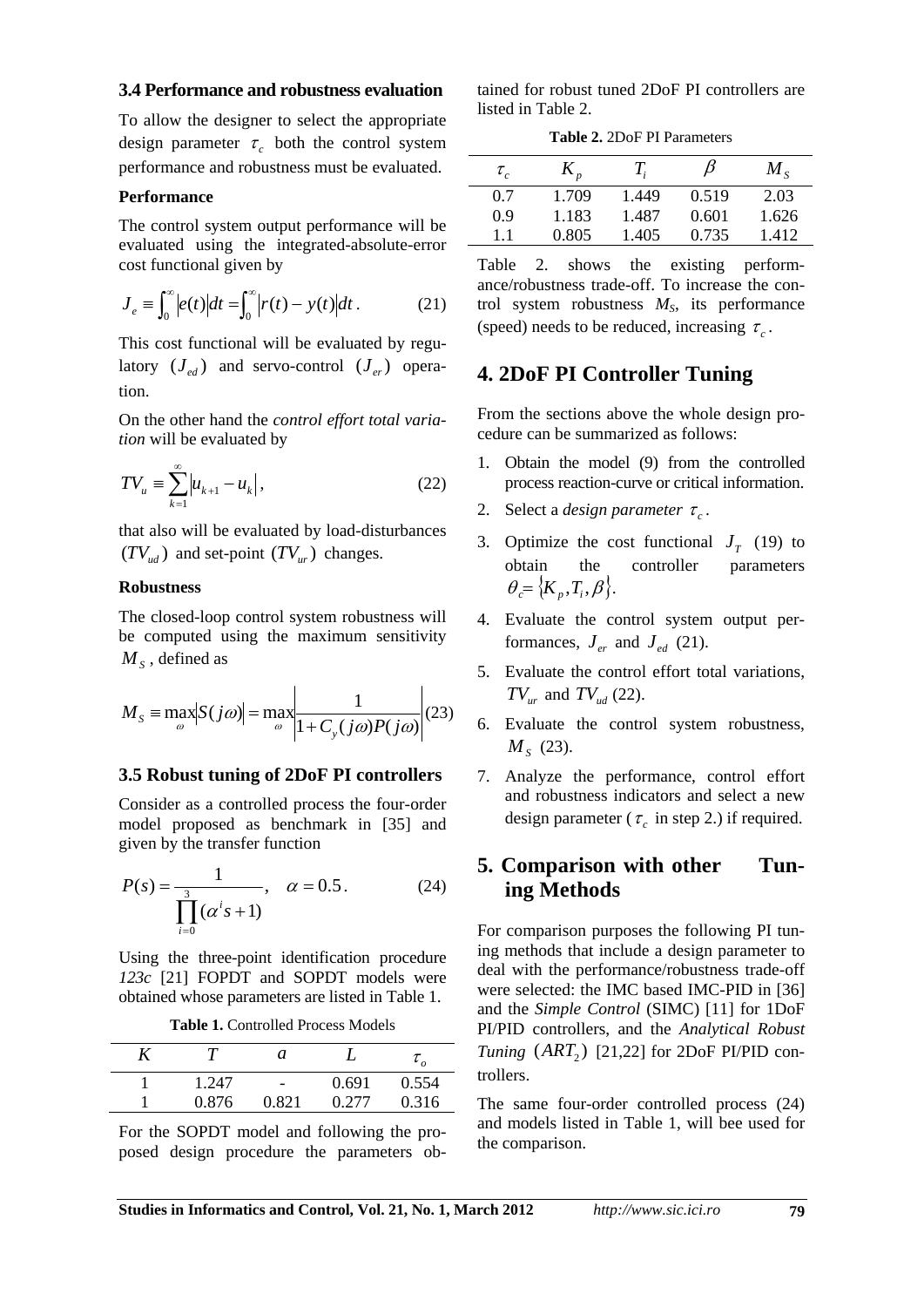In the particular process model used in this example, the IMC and SIMC tuning result in the same PI parameters.

Although the design parameter  $\tau_c$  has the same meaning in all the compared methods its influence over the control system performance and robustness is different because the closed-loop transfer functions used in the deduction of the methods were not necessarily the same. Considering this and to obtain a comparison on the same base, the design parameter used with each of the methods compared was selected to obtain a specific robustness level  $M_{\rm s} \in \{2.0, 1.8, 1.6, 1.4\}$ . Therefore, some iterations where needed when applying the selected tuning methods and the design method outlined in Section 4.

In this approach however all methods will provide the same robustness level, allowing to concentrate the analysis to the performance indicators.

The normalized (respect to the best one) performances, *Jed*, *Jer*, obtained from the above methods are shown in Figure 3 and the normalized control effort total variation in Figure 4.



**Figure 3.** Example - Normalized Regulatory and Servo-control Performance

From the performance results it is noted the performance/robustness trade-off. If the control systems robustness is increased, its performance decreases. It is also noted that for the same robustness level the PI controller obtained from the SOPDT model has better regulatory control performance without a reduction of its servo-control performance.

The control effort total variation has an inverse relation to the control system robustness. An increase in the control system robustness produces a *smoother* controller output.



**Figure 4.** Example - Normalized Regulatory and Servo-control Total Variation

The quantitative indicators used  $(J_e, TV_u)$ must be complemented with some qualitative indicators obtained from the control system responses to step changes in the set-point and load-disturbance.

The obtained closed-loop responses to a 20% set-point step change followed by a 10% disturbance step change are shown in Figure 5 for  $M<sub>s</sub> = 2.0$  and in Figure 6 for  $M<sub>s</sub> = 1.4$ .



**Figure 5.** Example - Control Systems Responses,  $M_{\rm s} = 2.0$ 

Given the results it is evident that the 1DoF PI controller (IMC/SIMC tuning) produces high changes in the controller output to a set-point step change that produces higher overshoots and more oscillating responses when a fast response low robust system; is specified. The setpoint weight factor of the 2DoF controllers allows a smooth controller output for all robustness levels.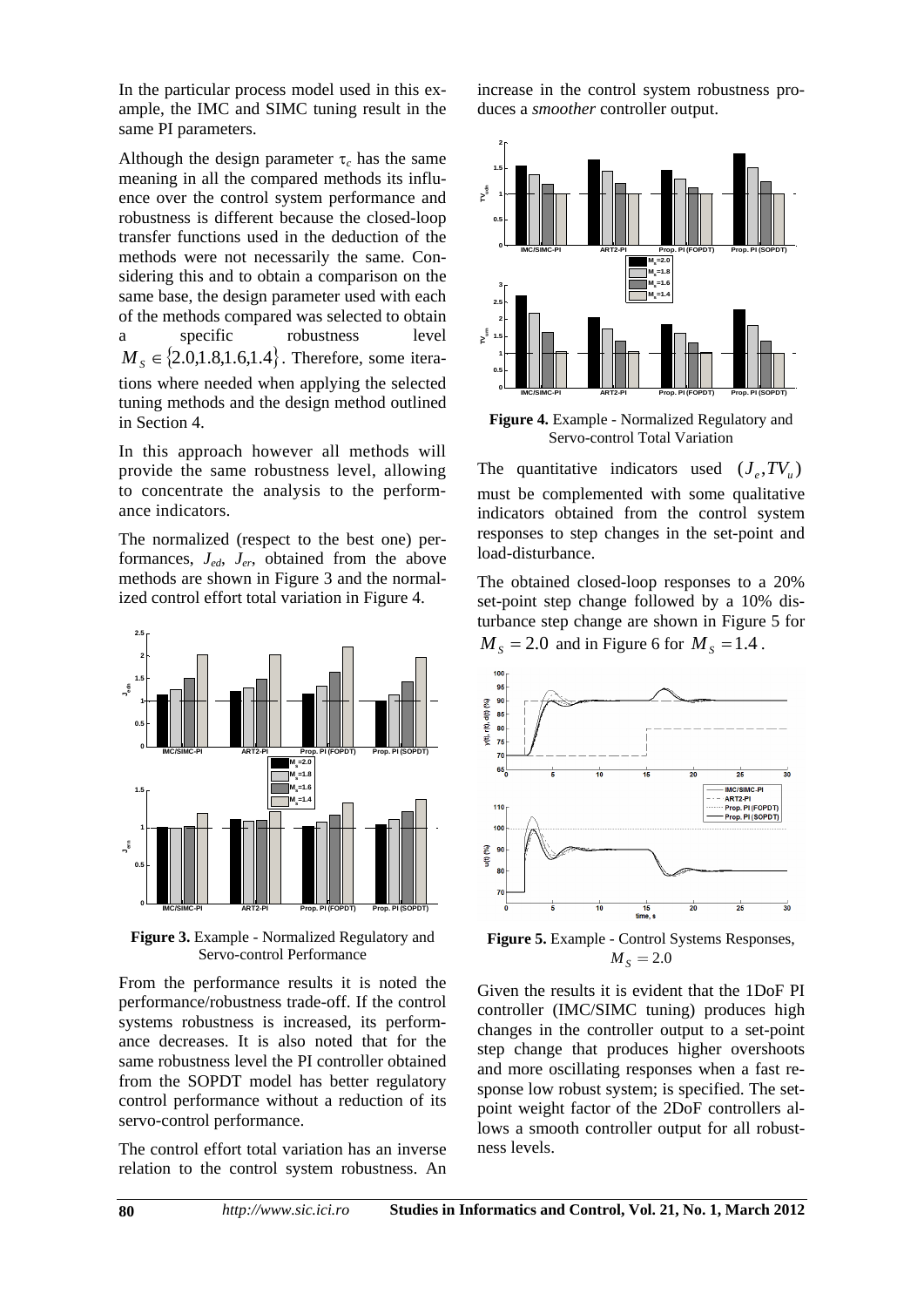

**Figure 6.** Example - Control Systems Responses,  $M<sub>s</sub> = 1.4$ 

An overall evaluation of the control system characteristics; performance and control effort versus robustness; shows that the proposed PI controller design procedure provides the required flexibility to take into account several of the conflicting control system design criteria.

## **6. Conclusions**

The proposed design framework for twodegree-of-freedom (2DoF) proportional integral (PI) controllers allows to deal with the control system performance/robustness trade-off selecting the design parameter  $\tau_c$  to produce fast and

nearly non-oscillating responses to a set-point or load-disturbance step change, non requiring excessive control effort variations.

From the comparison made with other tuning methods it is evident that the same robustness levels may be obtained with different sets of controller parameters, then some other quantitative and qualitative indicators are needed to evaluate the control system behaviour.

The use of the proposed design methodology may be used to obtain tuning rules that will produce robust control systems.

## **Acknowledgements**

This work has received financial support from the Spanish CICYT program under grant DPI2010-15230. Also, the financial support from the University of Costa Rica is greatly appreciated.

## **REFERENCES**

- 1. BABB, M., **Pneumatic Instruments Gave Birth to Automatic Control.** Ctrl. Eng., vol. 37, no. 12, 1990, pp. 20-22.
- 2. BENNETT, S., **The Past of PID Controllers**, in IFAC Dig. Ctrl., Past, Present and Future of PID Ctrl, Terrassa, Spain, 2000
- 3. ABDEL-HADY, F, S. ABUELENIM, **Design and Simulation of a Fuzzy-Supervised PID Controller for a Magnetic Levitation System**, Studies in Informatics and Control, vol. 17(3), 2008, pp. 315-328.
- 4. MARABA, V. A., A. E. KUZUCUOGLU, **Speed Control of an Asynchronous Motor Using PID Neural Network**, Studies in Informatics and Control, vol. 20(3), 2011, pp.199-208.
- 5. ZIEGLER, J. G., N. B. NICHOLS, **Optimum settings for Automatic Controllers**, ASME Trans., vol. 64, 1942, pp. 759–768.
- 6. COHEN, G. H., G. A. COON, **Theoretical Considerations of Retarded Control**, ASME Trans., vol. 75, July, 1953.
- 7. LÓPEZ, A. M., J. A. MILLER, C. L. SMITH, P. W. MURRILL, **Tuning Controllers with Error-Integral Criteria**, Instr. Tech., vol. 14, 1967, pp. 57-62.
- 8. ROVIRA, A., P. W. MURRILL, C. L. SMITH, **Tuning Controllers for Setpoint Changes**, Instr. & Ctrl. Sys., vol. 42, 1969, pp. 67-69
- 9. CHIEN, I., J. HRONES, J. RESWICK, **On the Automatic Control of Generalized Passive Systems**, Trans. ASME, 1952, pp. 175-185.
- 10. HÄGGLUND, T., K. J. ÅSTRÖM, **Revisiting the Ziegler-Nichols Tuning Rules for PI Control**, Asian J. of Ctrl, vol. 4, 2002, pp. 354-380.
- 11. HANG, C., K. J. ÅSTRÖM, W. HO, **Refinement of the Ziegler-Nichols formula**, IEE Proc., (D), 138, 1991, pp. 111-118.
- 12. HWANG, S. H., H. C. CHANG, H.C., **Theoretical Examination of Closed-loop Properties and Tuning Methods of**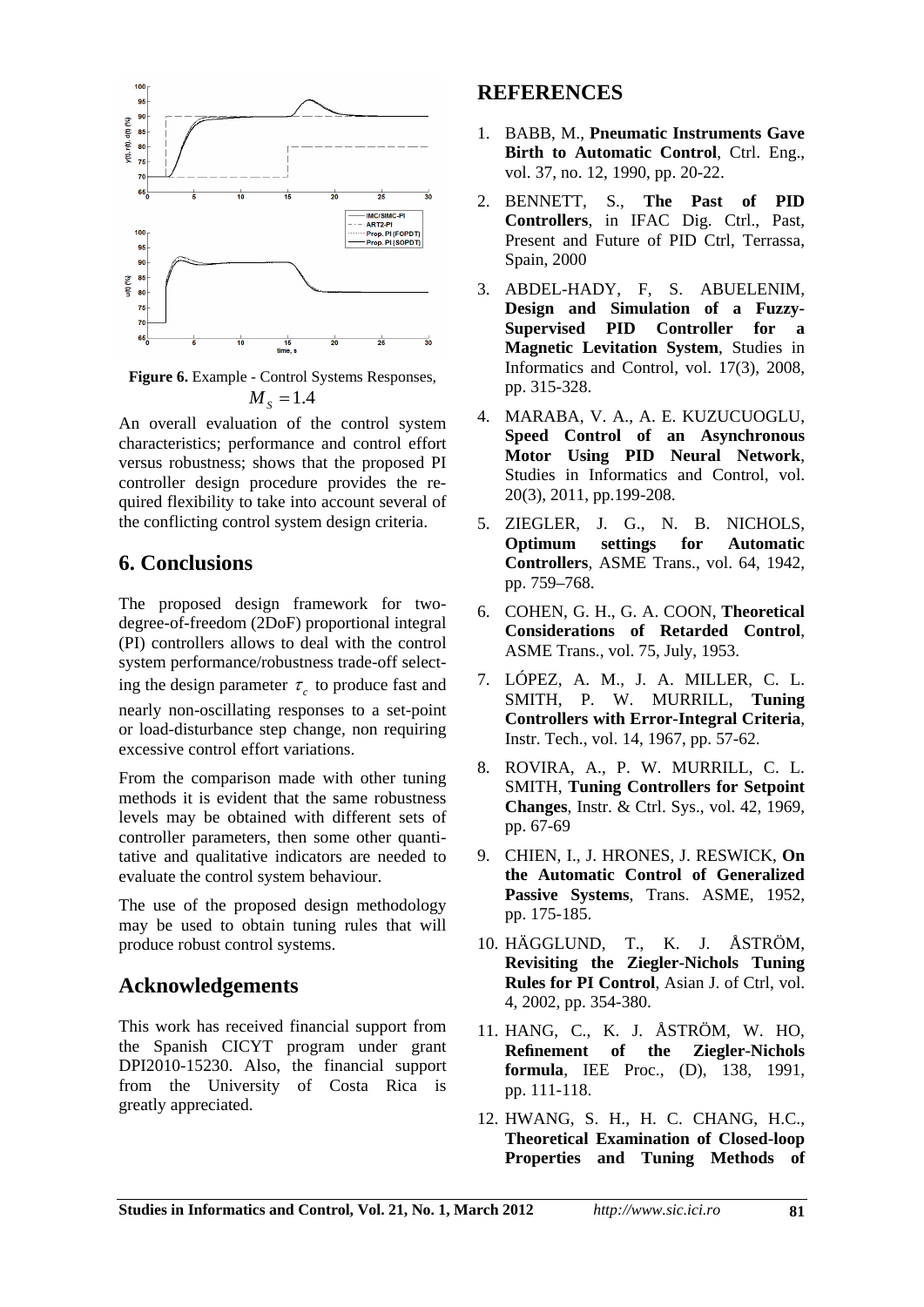**Single Loop PI Controllers**, Chem. Eng. Sci, vol. 42, 1987, pp. 2395–2415.

- 13. SKOGESTAD, S., **Simple Analytic Rules for Model Reduction and PID Controller Tuning**, J. of Proc. Ctrl, vol. 13, 2003, pp. 291-309.
- 14. ÅSTRÖM, K. J., T. HÄGGLUND, **Advanced PID Control**, ISA – The Instr., Sys., & Aut. Soc., Research. Triangle Park, NC, 2006.
- 15. ÅSTRÖM, K. J., H. PANAGOPOULOS, T. HÄGGLUND, **Design of PI Controllers Based on Non-convex Optimization**, Automatica, vol. 34, 1998, pp. 585–601.
- 16. FUNG, H., Q. WANG, Q., T. LEE, T., **PI tuning in Terms of Gain and Phase Margins**, Automatica, vol. 34, 1998, pp. 1145–1149.
- 17. O'DWYER, A., **Handbook of PI and PID Controller Tuning Rules**, Imperial College Press, London, UK, 2<sup>nd</sup> ed., 2006.
- 18. MARTIN, J., C. L. SMITH, A. B. CORRIPIO, **Controller Tuning from Simple Process Models**, Instr. Tech., vol. 22, no. 12, 1975, pp. 39-44.
- 19. RIVERA, D. E., M. MORARI, S. SKOGESTAD, **Internal Model Control. 4. PID Controller Design**, Ind. & Eng. Ch. Proc. Des. & Dev., vol. 25, 1986, pp. 252-265.
- 20. GARCÍA, C. E., M. MORARI, **Internal Model Control. 1. a unifying review and some new results**, Ind. & Eng. Ch. Proc. Des. & Dev., vol. 21, 1982, pp. 308-323.
- 21. ALFARO, V. M., R. VILANOVA, O. ARRIETA, **Analytical Robust Tuning of PI Controllers for First-Order-Plus-Dead-Time Processes**, In 13th IEEE Intl. Conf. on Emerg. Tech. & Factory Aut. (ETFA2008). 15-18 September, 2008, Hamburg, Germany.
- 22. ALFARO, V. M., R. VILANOVA, O. ARRIETA, **A Single-Parameter Robust Tuning Approach for Two-Degree-of-Freedom PID Controllers**, In European Ctrl Conf., 2009, Budapest, Hungary.
- 23. ISAKSSON, A. J., S. F. GRAEBE, **Analytical PID Parameter Expressions**

**for Higher Order Systems**, Automatica, vol. 35, 1999, pp. 1121-1130.

- 24. KAYA, I., **Tuning PI Controllers for**  Stable Process with Specifications on **Gain and Phase Margings**, ISA Trans., vol. 43, 2004, pp. 297-304.
- 25. ALFARO, V. M., R. VILANOVA, **Sintonización de los controladores PID de 2GdL: desempeño, robustez y fragilidad**, XIV Cong. Lat-am. de Ctrl. Aut., Santiago, Chile, 2010, pp. 267-272 (in Spanish).
- 26. HUANG, H. P., J. C. JENG, **Monitoring and Assessment of Control Performance for Single Loop Analysis**, Ind. & Eng. Ch. Res., vol. 41, 2002, pp. 1297-1309.
- 27. TAVAKOLI, S., M. TAVAKOLI, **Optimal Tuning of PID Controllers for First Order Plus Time Delay Models**  using Dimensional Analysis, in The 4<sup>th</sup> Intl. Conf. on Ctrl & Aut. (ICCA'03), Montreal, Toronto, Canada, (2003).
- 28. SHEN, J. C., **New Tuning Method for PID Controller**, ISA Trans., vol. 41, 2002, pp. 473-484.
- 29. TAVAKOLI, S., I. GRIFFIN, P. J. FLEMING, **Robust PI Controller for Load Disturbance Rejection and Setpoint Regulation**, In IEEE Conf. on Ctrl. App. 2005, Toronto, Canada.
- 30. ÅSTRÖM, K. J., T. HÄGGLUND, **PID Controllers: Theory, Design and Tuning**, Instr. Soc. of America, Research Triangle Park, NC, USA, 1995.
- 31. ALFARO, V. M., **Low-Order Models Identification from the Process Reaction Curve**, Ciencia y Tecnología (Costa Rica), vol. 24, no. 2, pp. 197-216 (in Spanish), at http://revista-ciencia-tecnologia.ucr.ac.cr/in dex.php/ciencia-tecnologia/article/view/ 35.
- 32. ALFARO, V. M., R. VILANOVA, O. ARRIETA, **NORT: a Non-Oscillatory Robust Tuning Approach for 2-DoF PI Controllers**, 18th IEEE Intl. Conf. on Ctrl. App., S.-Petersburg, Russia, 2009, pp. 1003-1008.
- 33. ÅSTRÖM, K. J., T. HÄGGLUND, **Revisiting the Ziegler-Nichols Step Response Method for PID Control**, J. of Proc. Ctrl, vol. 14, 2004, pp. 635-650.